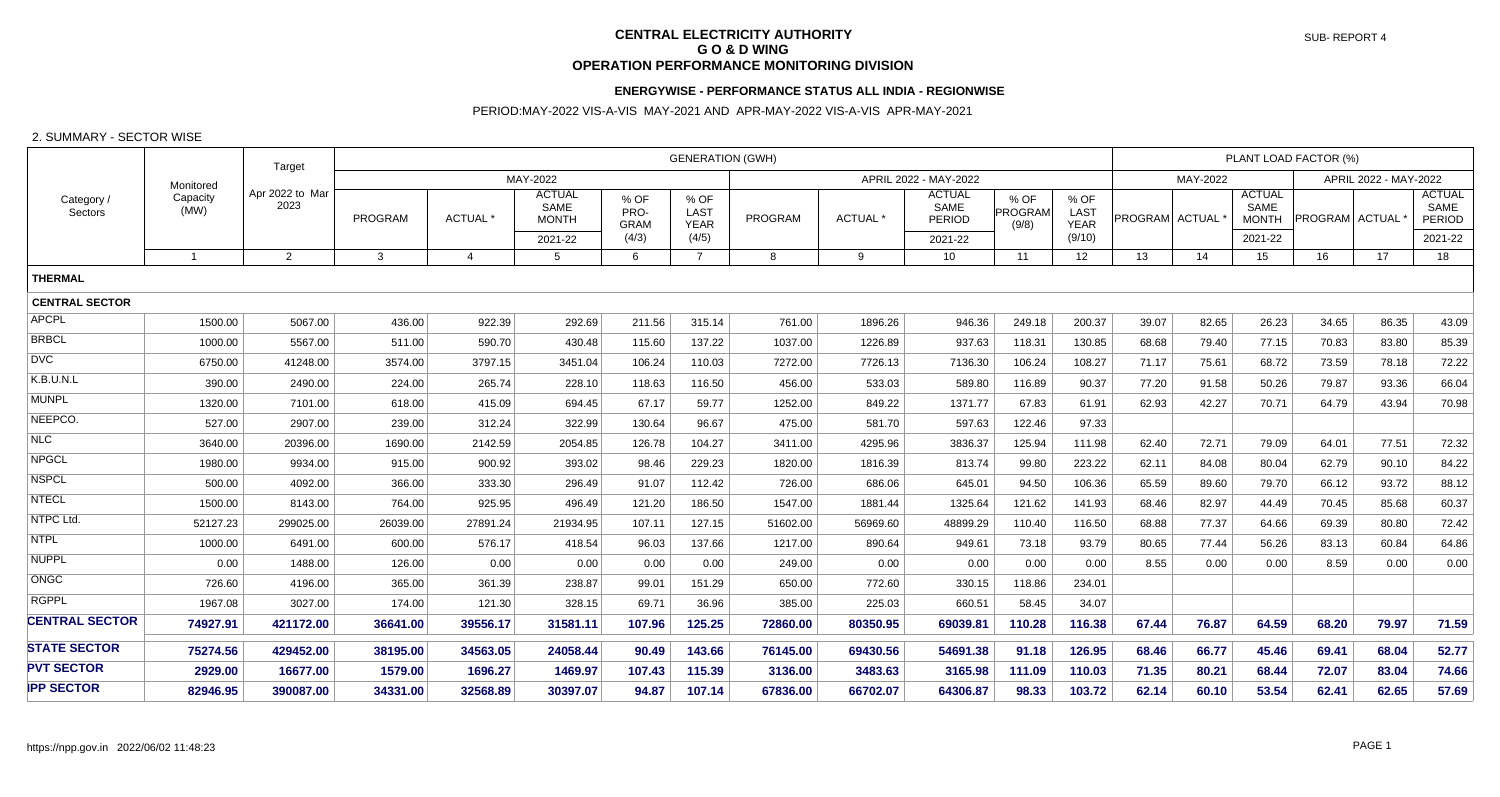## 2. SUMMARY - SECTOR WISE

|                  | Target<br>Apr 2022 to Mar<br>2023 | <b>GENERATION (GWH)</b> |                |                                       |                             |                      |                |                |                                 |                          |                       | PLANT LOAD FACTOR (%) |       |                                       |       |       |                                 |  |
|------------------|-----------------------------------|-------------------------|----------------|---------------------------------------|-----------------------------|----------------------|----------------|----------------|---------------------------------|--------------------------|-----------------------|-----------------------|-------|---------------------------------------|-------|-------|---------------------------------|--|
|                  |                                   | MAY-2022                |                |                                       |                             |                      |                | MAY-2022       |                                 |                          | APRIL 2022 - MAY-2022 |                       |       |                                       |       |       |                                 |  |
| Capacity<br>(MW) |                                   | PROGRAM                 | <b>ACTUAL*</b> | <b>ACTUAL</b><br>SAME<br><b>MONTH</b> | % OF<br>PRO-<br><b>GRAM</b> | % OF<br>LAST<br>YEAR | <b>PROGRAM</b> | <b>ACTUAL*</b> | <b>ACTUAL</b><br>SAME<br>PERIOD | % OF<br>PROGRAM<br>(9/8) | % OF<br>LAST<br>YEAR  |                       |       | <b>ACTUAL</b><br>SAME<br><b>MONTH</b> |       |       | <b>ACTUAL</b><br>SAME<br>PERIOD |  |
|                  |                                   |                         |                | 2021-22                               | (4/3)                       | (4/5)                |                |                | 2021-22                         |                          | (9/10)                |                       |       | 2021-22                               |       |       | 2021-22                         |  |
| $\overline{1}$   | 2                                 | $\mathbf{3}$            | $\overline{4}$ | 5                                     | 6                           | $\overline{7}$       | 8              | 9              | 10                              | 11                       | 12                    | 13                    | 14    | 15                                    | 16    | 17    | 18                              |  |
| 236078.42        |                                   | 110746.00               | 108384.38      | 87506.59                              | 97.87                       | 123.86               | 219977.00      | 219967.21      | 191204.04                       | 100.00                   | 115.04                | 66.07                 | 67.75 | 54.50                                 | 66.72 |       | 60.56                           |  |
|                  |                                   |                         |                |                                       |                             |                      |                |                |                                 |                          |                       |                       |       |                                       |       |       |                                 |  |
|                  |                                   |                         |                |                                       |                             |                      |                |                |                                 |                          |                       |                       |       |                                       |       |       |                                 |  |
| 100.00           | 0.00                              | 0.00                    | 0.00           | 0.00                                  | 0.00                        | 0.00                 | 0.00           | 0.00           | 0.00                            | 0.00                     | 0.00                  | 0.00                  | 0.00  | 0.00                                  | 0.00  | 0.00  | 0.00                            |  |
| 6680.00          | 43324.00                          | 3446.00                 | 3470.87        | 4000.17                               | 100.72                      | 86.77                | 6715.00        | 6992.06        | 7363.90                         | 104.13                   | 94.95                 | 62.76                 | 69.84 | 80.49                                 | 62.15 | 71.50 | 75.30                           |  |
| 6780.00          | 43324.00                          | 3446.00                 | 3470.87        | 4000.17                               | 100.72                      | 86.77                | 6715.00        | 6992.06        | 7363.90                         | 104.13                   | 94.95                 | 62.76                 | 68.81 | 79.30                                 | 62.15 | 70.44 | 74.19                           |  |
| 6780.00          | 43324.00                          | 3446.00                 | 3470.87        | 4000.17                               | 100.72                      | 86.77                | 6715.00        | 6992.06        | 7363.90                         | 104.13                   | 94.95                 | 62.76                 | 68.81 | 79.30                                 | 62.15 | 70.44 | 74.19                           |  |
| <b>HYDRO</b>     |                                   |                         |                |                                       |                             |                      |                |                |                                 |                          |                       |                       |       |                                       |       |       |                                 |  |
|                  |                                   |                         |                |                                       |                             |                      |                |                |                                 |                          |                       |                       |       |                                       |       |       |                                 |  |
| 2938.30          | 9644.00                           | 815.00                  | 839.26         | 755.03                                | 102.98                      | 111.16               | 1439.00        | 1464.31        | 1194.10                         | 101.76                   | 122.63                |                       |       |                                       |       |       |                                 |  |
| 143.20           | 290.00                            | 10.00                   | 18.81          | 12.98                                 | 188.10                      | 144.90               | 24.00          | 41.26          | 28.22                           | 171.92                   | 146.21                |                       |       |                                       |       |       |                                 |  |
| 1500.00          | 5151.00                           | 428.00                  | 451.29         | 380.89                                | 105.44                      | 118.48               | 629.00         | 688.34         | 556.95                          | 109.43                   | 123.59                |                       |       |                                       |       |       |                                 |  |
| 1520.00          | 3265.00                           | 192.00                  | 101.11         | 338.73                                | 52.66                       | 29.85                | 359.00         | 376.83         | 597.72                          | 104.97                   | 63.04                 |                       |       |                                       |       |       |                                 |  |
| 5451.20          | 25663.00                          | 2780.00                 | 2773.34        | 2550.85                               | 99.76                       | 108.72               | 4918.00        | 5098.62        | 4171.89                         | 103.67                   | 122.21                |                       |       |                                       |       |       |                                 |  |
| 0.00             | 1205.00                           | 0.00                    | 0.00           | 0.00                                  | 0.00                        | 0.00                 | 0.00           | 0.00           | 0.00                            | 0.00                     | 0.00                  |                       |       |                                       |       |       |                                 |  |
| 800.00           | 3100.00                           | 326.00                  | 262.52         | 196.07                                | 80.53                       | 133.89               | 459.00         | 416.14         | 289.06                          | 90.66                    | 143.96                |                       |       |                                       |       |       |                                 |  |
| 1912.02          | 8888.00                           | 701.00                  | 947.73         | 700.76                                | 135.20                      | 135.24               | 1022.00        | 1494.59        | 1020.98                         | 146.24                   | 146.39                |                       |       |                                       |       |       |                                 |  |
| 1400.00          | 4162.00                           | 212.00                  | 331.62         | 147.39                                | 156.42                      | 224.99               | 425.00         | 642.30         | 345.06                          | 151.13                   | 186.14                |                       |       |                                       |       |       |                                 |  |
| 15664.72         | 61368.00                          | 5464.00                 | 5725.68        | 5082.71                               | 104.79                      | 112.65               | 9275.00        | 10222.39       | 8203.98                         | 110.21                   | 124.60                |                       |       |                                       |       |       |                                 |  |
| 27126.80         | 74047.00                          | 5619.00                 | 5652.42        | 5697.57                               | 100.59                      | 99.21                | 10745.00       | 11739.51       | 10365.83                        | 109.26                   | 113.25                |                       |       |                                       |       |       |                                 |  |
| 447.00           | 1470.00                           | 128.00                  | 132.32         | 135.44                                | 103.38                      | 97.70                | 254.00         | 257.90         | 249.61                          | 101.54                   | 103.32                |                       |       |                                       |       |       |                                 |  |
| 3484.00          | 13776.00                          | 1409.00                 | 1322.94        | 836.34                                | 93.89                       | 158.18               | 2151.00        | 2154.52        | 1198.29                         | 100.16                   | 179.80                |                       |       |                                       |       |       |                                 |  |
| 46722.52         | 150661.00                         | 12620.00                | 12833.36       | 11752.06                              | 101.69                      | 109.20               | 22425.00       | 24374.32       | 20017.71                        | 108.69                   | 121.76                |                       |       |                                       |       |       |                                 |  |
|                  |                                   |                         |                |                                       |                             |                      |                |                |                                 |                          |                       |                       |       |                                       |       |       |                                 |  |
| 0.00             | 8000.00                           | 692.00                  | 353.10         | 573.70                                | 51.03                       | 61.55                | 1261.00        | 739.20         | 720.30                          | 58.62                    | 102.62                |                       |       |                                       |       |       |                                 |  |
|                  | Monitored                         | 1257388.00              |                |                                       |                             |                      |                |                |                                 | APRIL 2022 - MAY-2022    |                       |                       |       | PROGRAM ACTUAL <sup>'</sup>           |       |       | PROGRAM ACTUAL<br>70.06         |  |